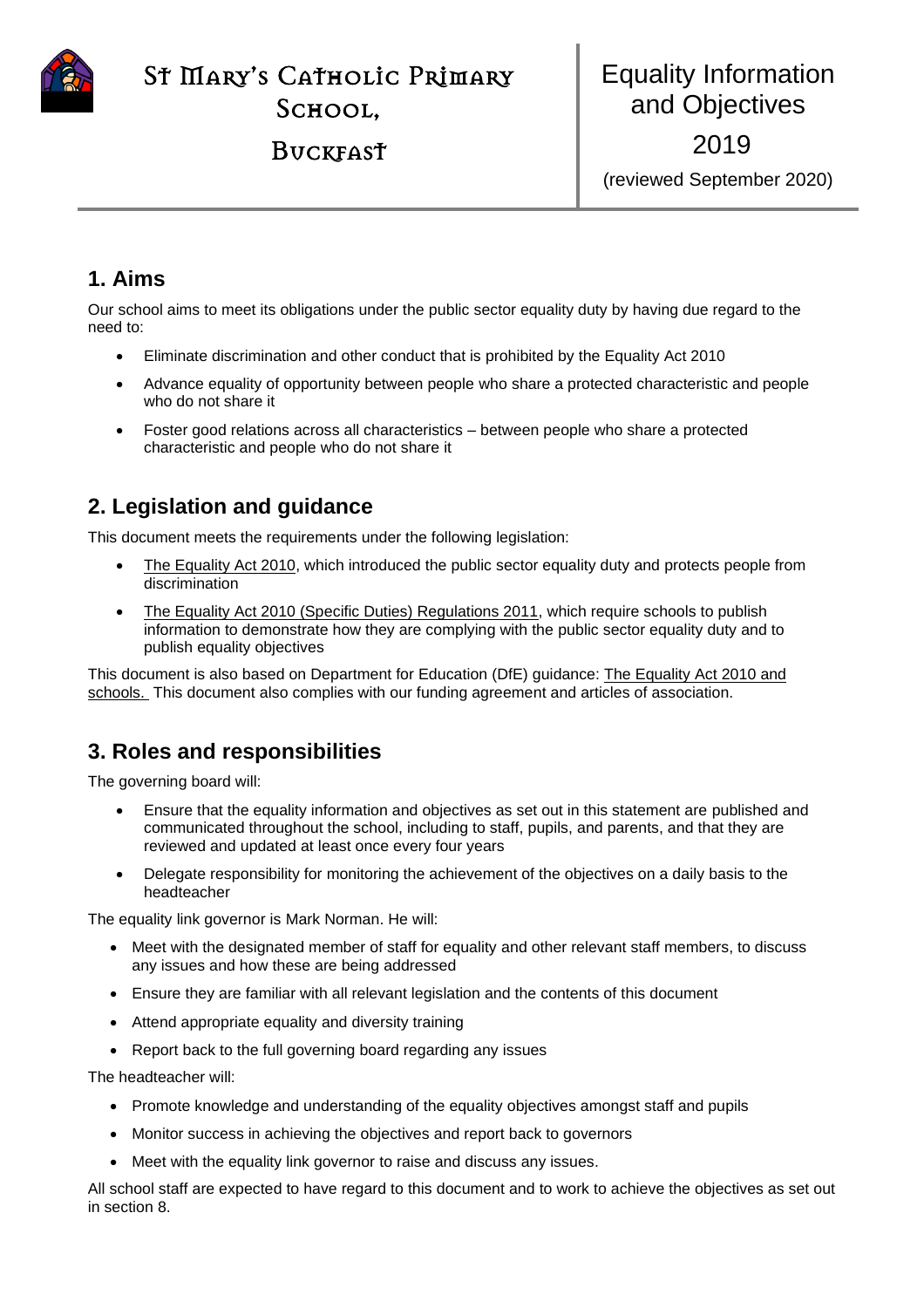# **4. Eliminating discrimination**

The school is aware of its obligations under the Equality Act 2010 and complies with non-discrimination provisions.

Where relevant, our policies include reference to the importance of avoiding discrimination and other prohibited conduct.

Staff and governors are regularly reminded of their responsibilities under the Equality Act, for example during meetings. Where this has been discussed during a meeting it is recorded in the meeting minutes.

The school has a designated member of staff for monitoring equality issues and an equality link governor. They liaise regarding any issues and make senior leaders and governors aware of these as appropriate.

All employment policies refer to the provisions of the Equalities Act 2010.

### **5. Advancing equality of opportunity**

As set out in the DfE guidance on the Equality Act, the school aims to advance equality of opportunity by:

- Removing or minimising disadvantages suffered by people which are connected to a characteristic they have (e.g. pupils with disabilities).
- Taking steps to meet the needs of people who have a characteristic. Where necessary we will implement reasonable adjustments, or additional support, to ensure equality of access to an education and suitable working environment.
- Encouraging people who have a characteristic to participate fully in any activities (e.g. encouraging all pupils to be involved in the full range of school societies).

We will make every effort in creating equality of opportunity to ensure they are accessible and fair to everyone. Every person has the right to be treated fairly, regardless of race, gender, sexuality, disability, age culture, religion, nationality, or caring responsibilities.

## **6. Fostering good relations**

The school aims to foster good relations between those who share a protected characteristic and those who do not share it by:

- Promoting tolerance, friendship and understanding of a range of religions and cultures through different aspects of our curriculum. This includes teaching in RE, citizenship and personal, social, health and economic (PSHE) education, but also activities in other curriculum areas. For example, as part of teaching and learning in English/reading, pupils will be introduced to literature from a range of cultures.
- Holding assemblies dealing with relevant issues. Pupils will be encouraged to take a lead in such assemblies, and we will also invite external speakers to contribute.
- Working with our local community. This includes inviting leaders of local faith groups to speak at assemblies, and organising school trips and activities based around the local community.
- Encouraging and implementing initiatives to deal with tensions between different groups of pupils within the school. For example, our school council has representatives from different year groups and is formed of pupils from a range of backgrounds. All pupils are encouraged to participate in the school's activities, such as sports clubs. We also work with parents to promote knowledge and understanding of different cultures.

## **7. Equality considerations in decision-making**

The school ensures it has due regard to equality considerations whenever significant decisions are made.

The school always considers the impact of significant decisions on groups. For example, when a school trip or activity is being planned, the school considers whether the trip is accessible to pupils with disabilities.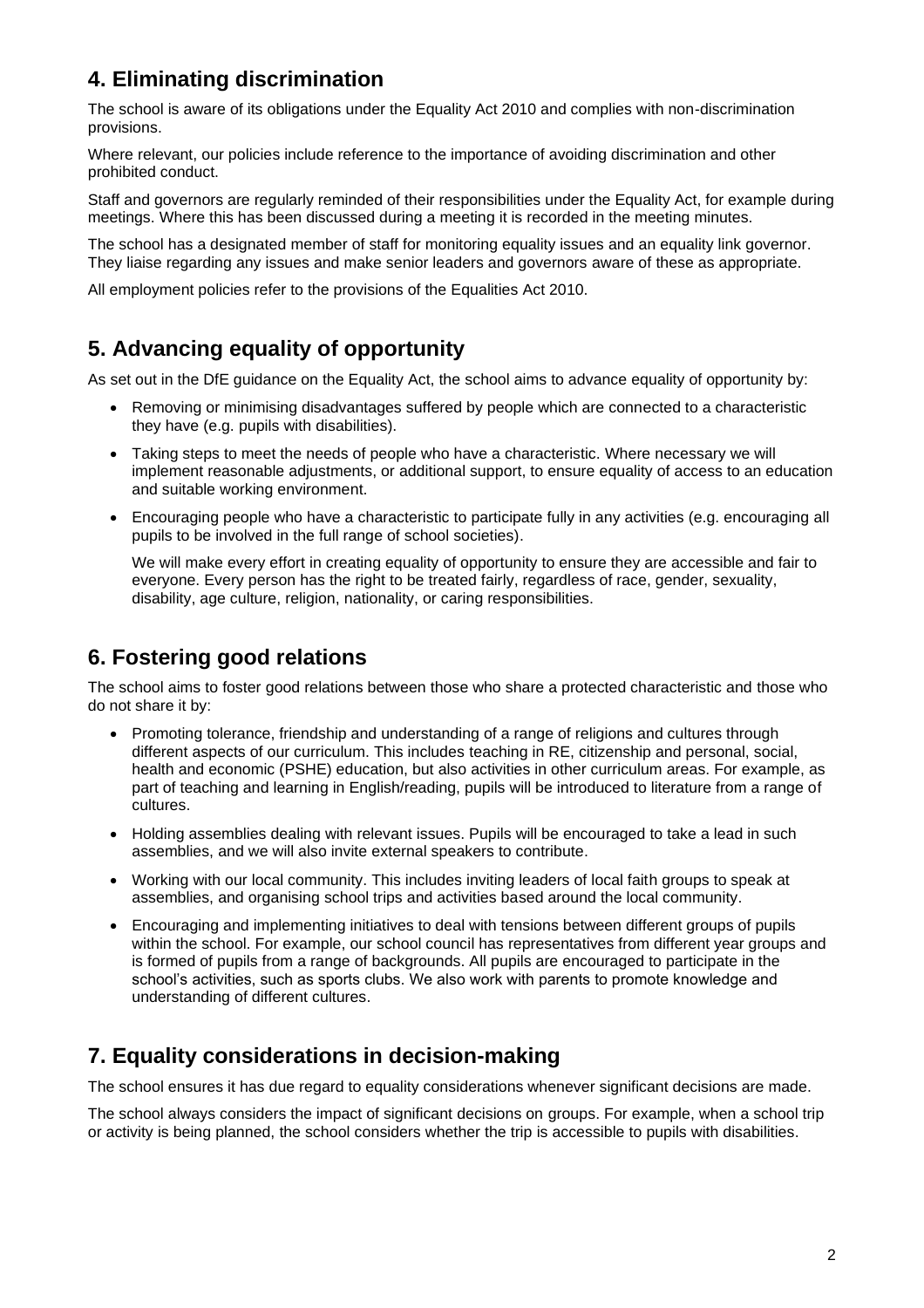# **8. Equality objectives**

### Equality objective 1

To ensure that all pupils can access extra-curricular activities and clubs.

### Key strategies to address this:

Club registers, observations of club activities, interviewing pupils.

| Club registers, observations or club activities, interviewing pupils.                                                          |                 |                |                                       |                                                                                                                                                                                                                          |  |  |  |
|--------------------------------------------------------------------------------------------------------------------------------|-----------------|----------------|---------------------------------------|--------------------------------------------------------------------------------------------------------------------------------------------------------------------------------------------------------------------------|--|--|--|
| Action                                                                                                                         | Who?            | When?          | Resources and training<br>needs/costs | How will this be<br>monitored? What<br>are the success<br>criteria?                                                                                                                                                      |  |  |  |
| Continue to monitor<br>attendance at lunchtimes and<br>after school clubs to ensure<br>all groups can attend and do<br>attend. | Head<br>teacher | Summer<br>2021 |                                       | Registers for<br>clubs analysed<br>and club activities<br>monitored; talk to<br>pupils and review<br>whether pupils<br>feel all have equal<br>opportunity to<br>participate. All<br>pupils able to<br>access activities. |  |  |  |

### Equality objective 2

To celebrate diversity and encourage respect, measured by the impact of pupils' understanding and positive attitudes.

#### Key strategies to address this

Opportunities to share and celebrate home cultures/ experiences (particularly following return from 'lock down' when pupils have spent time at home), Healthy Goals (including mental wellbeing sessions), Respect Week, multicultural weeks, school councillor sessions/ pupil questionnaire.

| Action                                                                                                                                     | Who?                                    | When?            | Resources and training<br>needs/costs                          | How will this be<br>monitored? What<br>are the success<br>criteria?                                                        |
|--------------------------------------------------------------------------------------------------------------------------------------------|-----------------------------------------|------------------|----------------------------------------------------------------|----------------------------------------------------------------------------------------------------------------------------|
| Promote diversity through<br>multi-faith work carried out in<br>school to broaden pupils'<br>understanding and<br>appreciation for others. | Head<br>teacher,<br>staff,<br>governors | <b>July 2021</b> | Staff meeting time; funding<br>for visitors or external visits | Pupils to be<br>selected (School<br>Councillors) and<br>interviewed<br>before and after<br>the event to<br>monitor impact. |
| Anti-bullying week focus to be<br>held, respecting difference<br>between each other.                                                       | Head<br>teacher.<br>staff               | November<br>2020 | Assembly, staff meeting<br>time                                | As above                                                                                                                   |